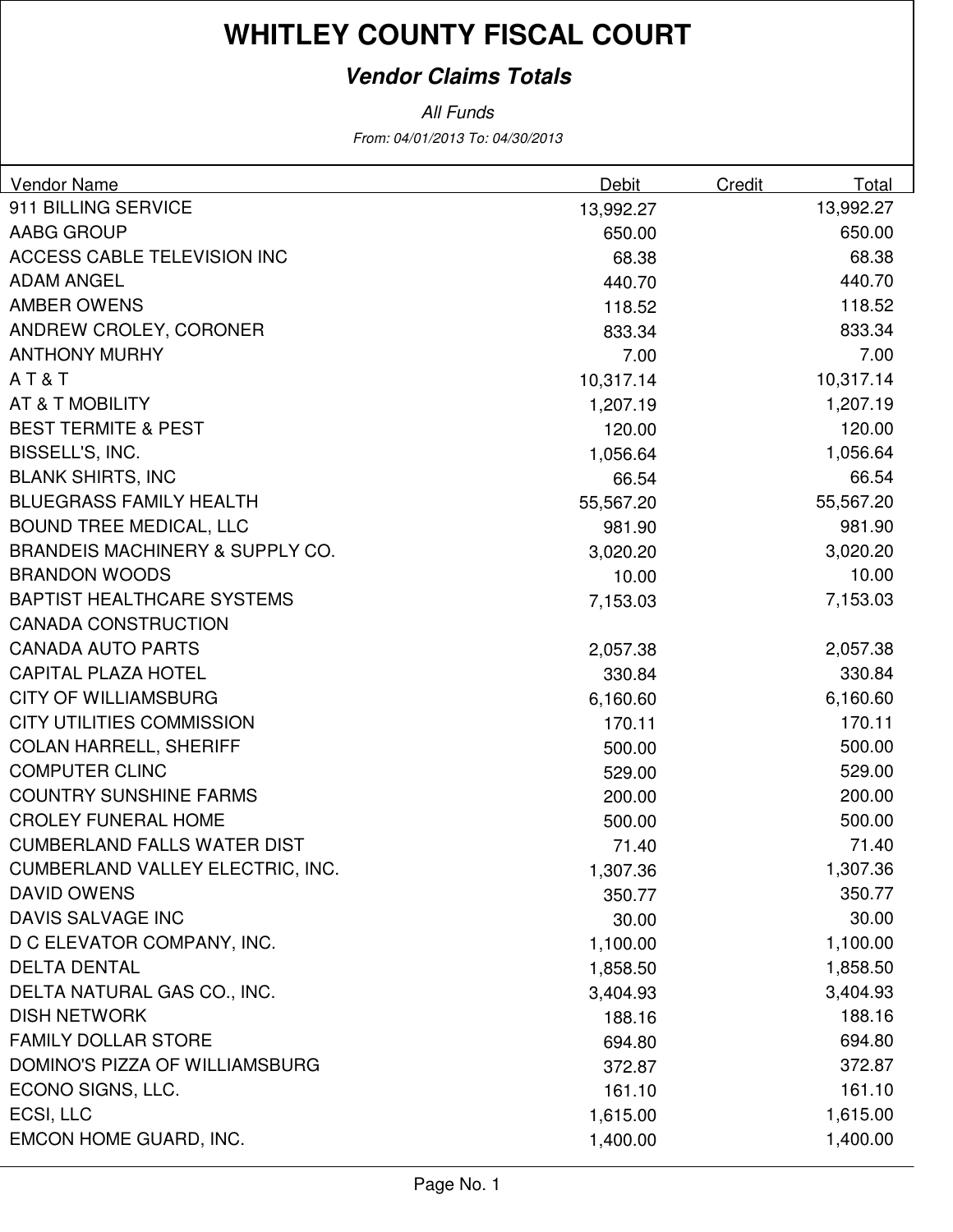### **Vendor Claims Totals**

| <b>Vendor Name</b>                   | <b>Debit</b> | <b>Credit</b> | Total     |
|--------------------------------------|--------------|---------------|-----------|
| <b>EVELYN McCULLAH</b>               | 193.36       |               | 193.36    |
| <b>EZ COUNTRY</b>                    | 595.00       |               | 595.00    |
| <b>FELICIA EATON</b>                 | 110.25       |               | 110.25    |
| FIRST CLASS TRUCK & AUTO REPAIR, LLC | 2,060.68     |               | 2,060.68  |
| <b>FLEETONE</b>                      | 18,274.25    |               | 18,274.25 |
| G & K SERVICES, INC                  | 1,712.29     |               | 1,712.29  |
| G & C SUPPLY CO. INC.                | 413.97       |               | 413.97    |
| G & E DRIVE-IN                       | 132.76       |               | 132.76    |
| <b>GREEN BOILER TECHNOLOGIES</b>     | 1,443.00     |               | 1,443.00  |
| <b>HARDEE'S</b>                      | 192.98       |               | 192.98    |
| HARLAN COUNTY DETENTION CENTER       | 10,772.04    |               | 10,772.04 |
| HILLYERD, INC.                       | 210.83       |               | 210.83    |
| HINKLE CONTRACTING CORPORATION       | 13,717.02    |               | 13,717.02 |
| <b>HOBART CORP</b>                   | 1,463.50     |               | 1,463.50  |
| HOLIDAY INN UNIVERSITY PLAZA         | 1,112.80     |               | 1,112.80  |
| <b>HOLSTON GASES</b>                 | 2,912.76     |               | 2,912.76  |
| HUMANA HEALTH PLAN INC               |              |               |           |
| HUMANA HEALTH CARE PLANS             | 718.20       |               | 718.20    |
| <b>HOMETOWN IGA #57</b>              | 736.08       |               | 736.08    |
| <b>JACK'S FORK CHURCH OF GOD</b>     | 500.00       |               | 500.00    |
| JEFFREY L. GRAY                      | 182.25       |               | 182.25    |
| <b>JERRY LEACH</b>                   | 600.00       |               | 600.00    |
| K A C O ALL LINES FUND               | 193.39       |               | 193.39    |
| KACO WORKERS COMPENSATION FUND       | 363.32       |               | 363.32    |
| KAY SCHWARTZ, COUNTY CLERK           | 15.00        |               | 15.00     |
| <b>KCJEA</b>                         | 2,171.00     |               | 2,171.00  |
| KELLWELL FOOD MANAGEMENT             | 22,058.53    |               | 22,058.53 |
| KU                                   | 10,816.24    |               | 10,816.24 |
| <b>KENWAY DISTRIBUTORS</b>           | 347.65       |               | 347.65    |
| KIMBELL MIDWEST                      | 295.10       |               | 295.10    |
| KNOX COUNTY UTILITIES COMMISSION     | 15.87        |               | 15.87     |
| <b>KOLA</b>                          | 100.00       |               | 100.00    |
| KENTUCKY JAILERS ASSOCIATION         | 600.00       |               | 600.00    |
| <b>KY SPRING WATER</b>               | 609.65       |               | 609.65    |
| <b>KENTUCKY STATE TREASURER</b>      | 1,029.30     |               | 1,029.30  |
| LIDA J. POWERS                       | 600.00       |               | 600.00    |
| <b>LONDON RADIO SERVICE</b>          | 1,084.54     |               | 1,084.54  |
| <b>LYTTLE'S TELEPHONE</b>            | 245.00       |               | 245.00    |
| <b>MAIN STREET BAPTIST CHURCH</b>    | 500.00       |               | 500.00    |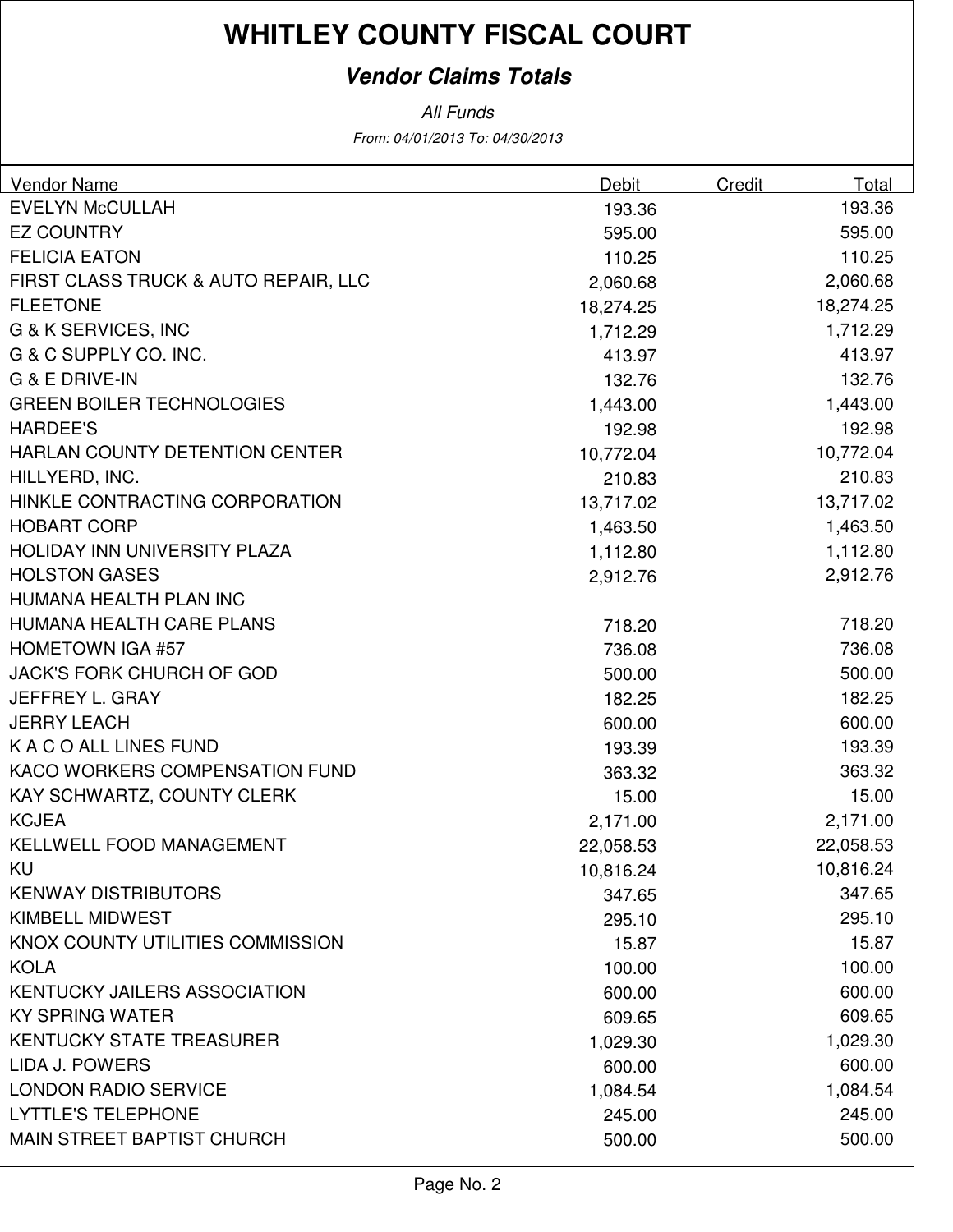### **Vendor Claims Totals**

| Vendor Name                         | Debit     | Credit | Total     |
|-------------------------------------|-----------|--------|-----------|
| MED TECH MEDICAL SERVICES LLC       | 1,224.81  |        | 1,224.81  |
| <b>MORGAN TRUCK PARTS</b>           | 447.64    |        | 447.64    |
| <b>M.R. TRANSMISSIONS</b>           | 700.00    |        | 700.00    |
| <b>NEWS JOURNAL</b>                 | 99.69     |        | 99.69     |
| NI GOVERNMENT SERVICES, INC.        | 81.00     |        | 81.00     |
| <b>NORVEX SUPPLY</b>                | 3,048.05  |        | 3,048.05  |
| <b>OWENS AUTO PARTS</b>             | 229.64    |        | 229.64    |
| PATTERSON CREEK VFD                 | 200.00    |        | 200.00    |
| <b>PEGGY DANIEL</b>                 | 33.90     |        | 33.90     |
| PHYSIO CONTROL                      | 8,362.71  |        | 8,362.71  |
| POFF CARTING SERVICE                | 3,721.40  |        | 3,721.40  |
| PREFERRED LAB SERVICE               | 550.00    |        | 550.00    |
| PREWITT FARM SUPPLY                 | 799.98    |        | 799.98    |
| PROFFESSIONAL VEHICLE CORP          | 341.05    |        | 341.05    |
| <b>QUALITY CARE AUTO SERVICE</b>    | 368.13    |        | 368.13    |
| <b>QUILL CORPORATION</b>            | 1,416.76  |        | 1,416.76  |
| <b>RADIO SHACK</b>                  | 143.92    |        | 143.92    |
| R. C. MILLER OIL CO                 | 7,379.86  |        | 7,379.86  |
| <b>REPUBLIC BANK &amp; TRUST CO</b> | 2,973.74  |        | 2,973.74  |
| <b>RHONDA HILL</b>                  | 76.16     |        | 76.16     |
| <b>ROGER WELLS</b>                  | 348.61    |        | 348.61    |
| SHELTON CONSTRUCTION                | 5,300.00  |        | 5,300.00  |
| <b>SMITH'S AUTO SERVICE</b>         | 1,275.00  |        | 1,275.00  |
| SOUTHEASTERN EMERGENCY EQUIP.       | 3,404.11  |        | 3,404.11  |
| SOUTHEASTERN KY MAINTENANCE         | 201.00    |        | 201.00    |
| SOUTHERN HEALTH PARTNERS            | 20,322.00 |        | 20,322.00 |
| SOUTHERN REBINDING, INC.            | 1,082.55  |        | 1,082.55  |
| STERICYCLE, INC.                    | 332.08    |        | 332.08    |
| <b>SUBWAY</b>                       | 327.65    |        | 327.65    |
| <b>SUPERIOR PROTECTION</b>          | 266.51    |        | 266.51    |
| <b>SUTTONS KWIK WASH</b>            | 36.00     |        | 36.00     |
| <b>TASTE OF THE COUNTRY</b>         | 250.00    |        | 250.00    |
| <b>TEKS WORK</b>                    | 100.00    |        | 100.00    |
| THE HOSE HOUSE, INC.                | 55.76     |        | 55.76     |
| THE SIGN PLACE                      | 174.95    |        | 174.95    |
| <b>THOMSON REUTERS - WEST</b>       | 199.28    |        | 199.28    |
| TIME WARNER CABLE                   | 69.54     |        | 69.54     |
| 2 GETON NET, INC.                   | 837.50    |        | 837.50    |
| UNIQUE PAVING MATERIALS             | 2,198.85  |        | 2,198.85  |